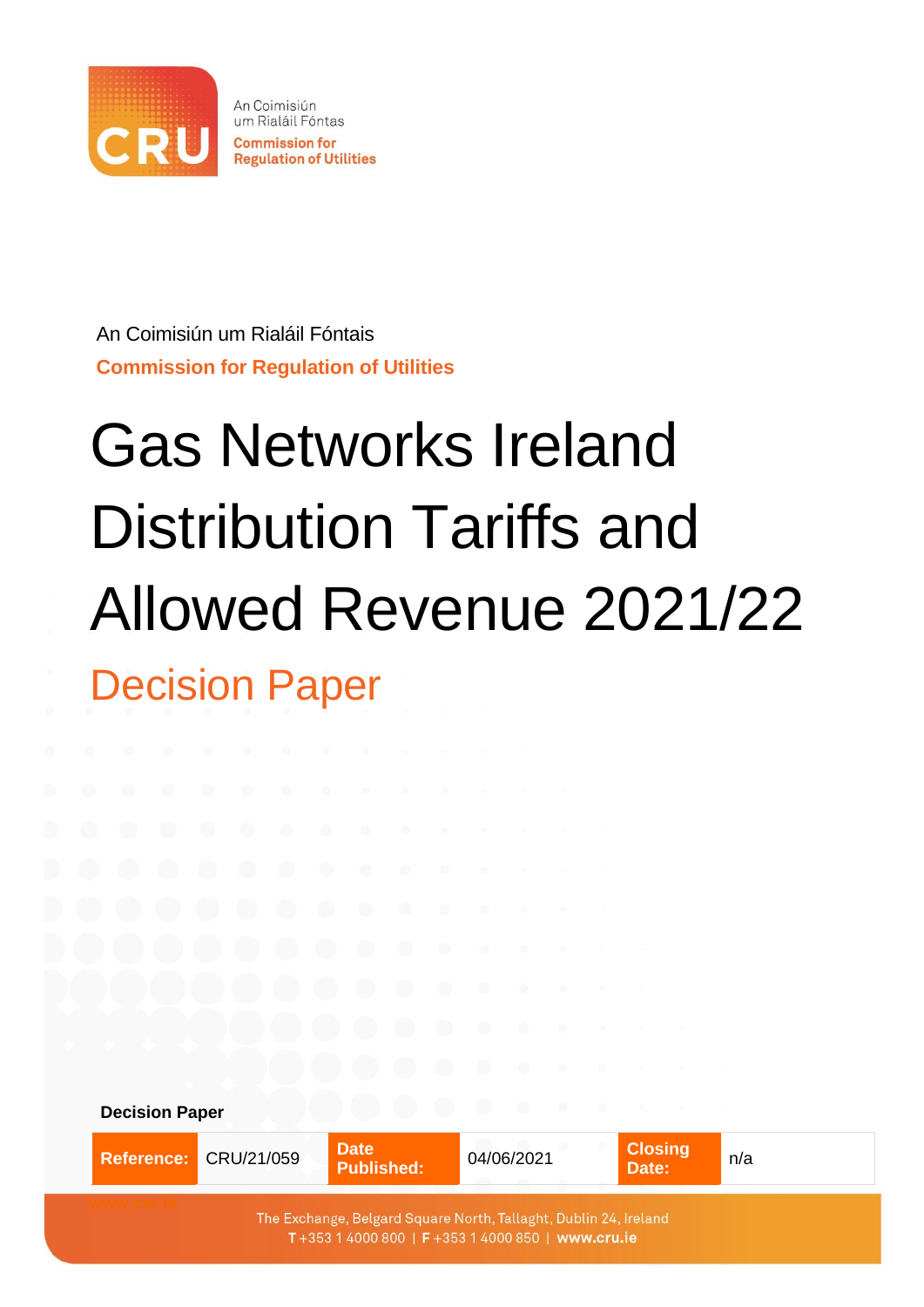# **CRU Mission Statement**

The CRU's mission is to protect the public interest in Water, Energy and Energy Safety.

The CRU is guided by four strategic priorities that sit alongside the core activities we undertake to deliver in the public interest. These are:

- Deliver sustainable low-carbon solutions with well-regulated markets and networks
- Ensure compliance and accountability through best regulatory practice
- Develop effective communications to support customers and the regulatory process
- Foster and maintain a high-performance culture and organisation to achieve our vision

## **Executive Summary**

This paper sets out the distribution network tariffs to apply from 01 October 2021 to 30 September 2022 (gas year 2021/22). The transmission network tariffs are published in a separate paper (CRU/21/058); also published today.

Each year, the network tariffs are reviewed to ensure that Gas Networks Ireland (GNI) only recovers the necessary costs for the efficient and safe operation of the network. The review uses the most up to date revenue and demand data, as submitted by GNI.

In its review of distribution tariffs, the CRU has carefully assessed the information presented by GNI and has aimed to ensure that where additional allowances have been provided, they are efficient and in the best interest of the customer. The review has resulted in the following tariffs [\(Table 1\)](#page-1-0) for a typical residential tariff (annual quantity ≤ 73 MWh). A full set of tariffs for all customers is presented in Appendix A.

|                          | 2020/21 tariff                  |                                     | 2021/22 Tariff            | Change                             |                                 |  |
|--------------------------|---------------------------------|-------------------------------------|---------------------------|------------------------------------|---------------------------------|--|
|                          | $20/21$ tariff<br>(nominal) $1$ | 20/21 tariff<br>(real) <sup>2</sup> | 21/22 charge<br>(nominal) | 20/21 (nominal)<br>vs 21/22 tariff | 20/21 (real)<br>vs 21/22 tariff |  |
| Capacity –<br>c/peak kWh | 157.72                          | 159.60                              | 154.21                    | $-2.23%$                           | $-3.38%$                        |  |
| Commodity -<br>c/kWh     | 0.3316                          | 0.3356                              | 0.3293                    | $-0.69%$                           | $-1.86%$                        |  |

#### <span id="page-1-0"></span>Table 1: Distribution tariffs for 2021/22

<sup>&</sup>lt;sup>1</sup> Not adjusted for inflation.

<sup>&</sup>lt;sup>2</sup> Adjusted for inflation. Forecast HICP inflation of 1.19% for 21/22.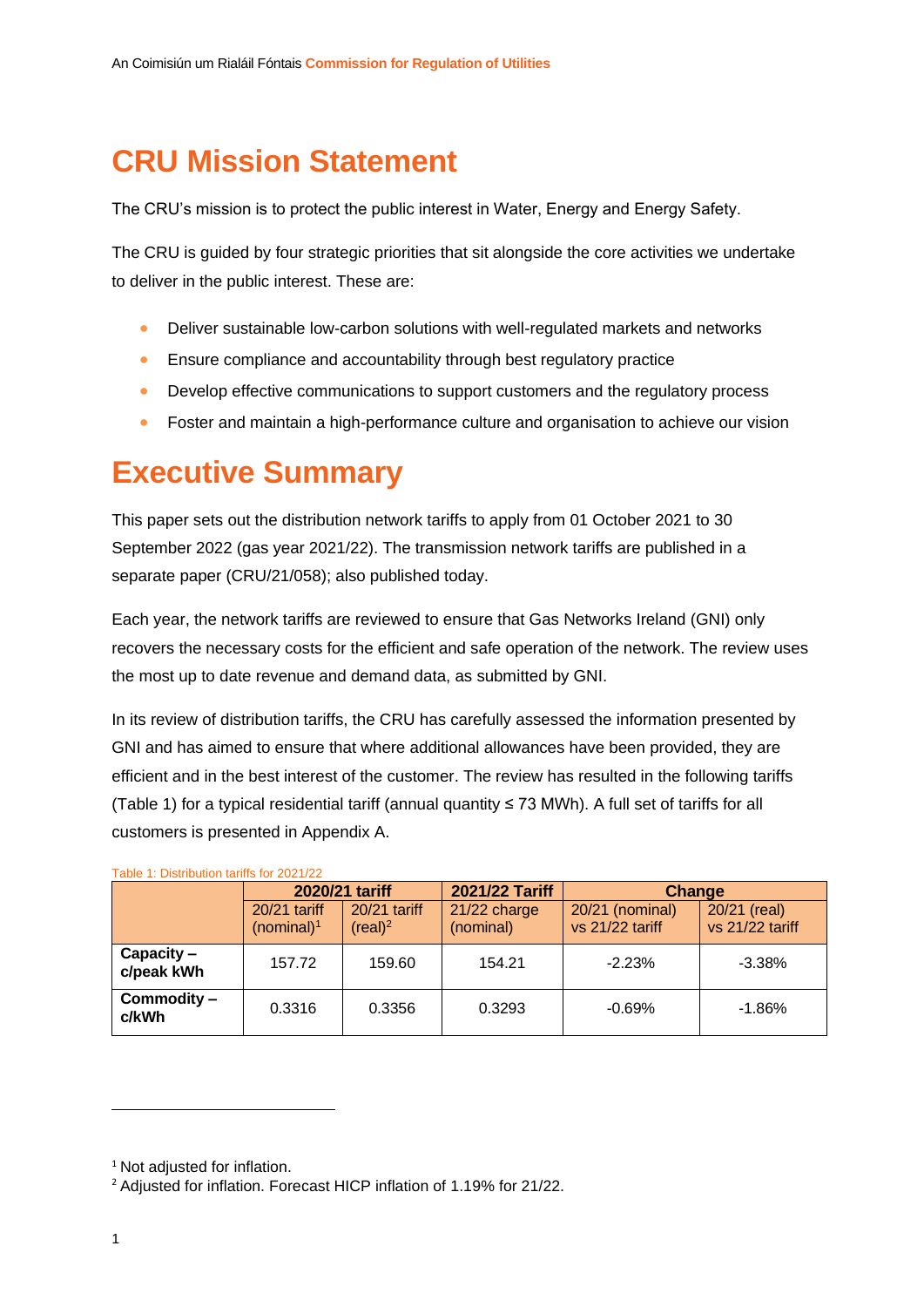|                            | 2017/18 | 2018/19 | 2019/20 | 2020/21 | 2021/22 |
|----------------------------|---------|---------|---------|---------|---------|
| $Capacity -$<br>c/peak kWh | 158.33  | 152.18  | 149.63  | 157.72  | 154.21  |
| Commodity -<br>c/kWh       | 0.3424  | 0.3318  | 0.3163  | 0.3316  | 0.3293  |

<span id="page-2-0"></span>Table 2: Recent distribution network tariffs (nominal)

Capacity charges have decreased by **3.4%** and commodity charges have decreased by **1.9%** (in real terms (i.e. adjusted for inflation)). Therefore, on an overall basis,<sup>3</sup> distribution network tariffs have decreased by c.3.1% when compared to 2020/21 tariffs. As highlighted by [Table 2,](#page-2-0) these tariff levels are similar to those seen in previous years. A reason for the decrease is that demand is projected to increase for the upcoming gas year, while the allowed revenues remain at the same levels.

Network tariffs are charged to gas suppliers. It is a decision for suppliers whether to pass on these costs to their customers. Currently, the CRU estimates that network tariffs charges (transmission and distribution collectively) make up approximately 31% of a residential customer's bill. The distribution network tariff charge, if fully passed onto gas customers, would equate to a c. 0.4% (or €3.4) decrease (nominal) on an average residential gas customer's annual bill. However, the CRU would note that the pricing decisions of suppliers do not just reflect network charges but also the other charges they are faced with.

As in previous years, the CRU is also publishing, today, the transmission network tariffs. The transmission tariffs are set to increase (c. 5%). It is estimated that the combined change in transmission and distribution tariffs equates to a <0.1% (or  $\epsilon$ 0.7) increase on an average residential gas customer's annual bill.

<sup>&</sup>lt;sup>3</sup> Accounting for 80:20 capacity commodity charge weighting.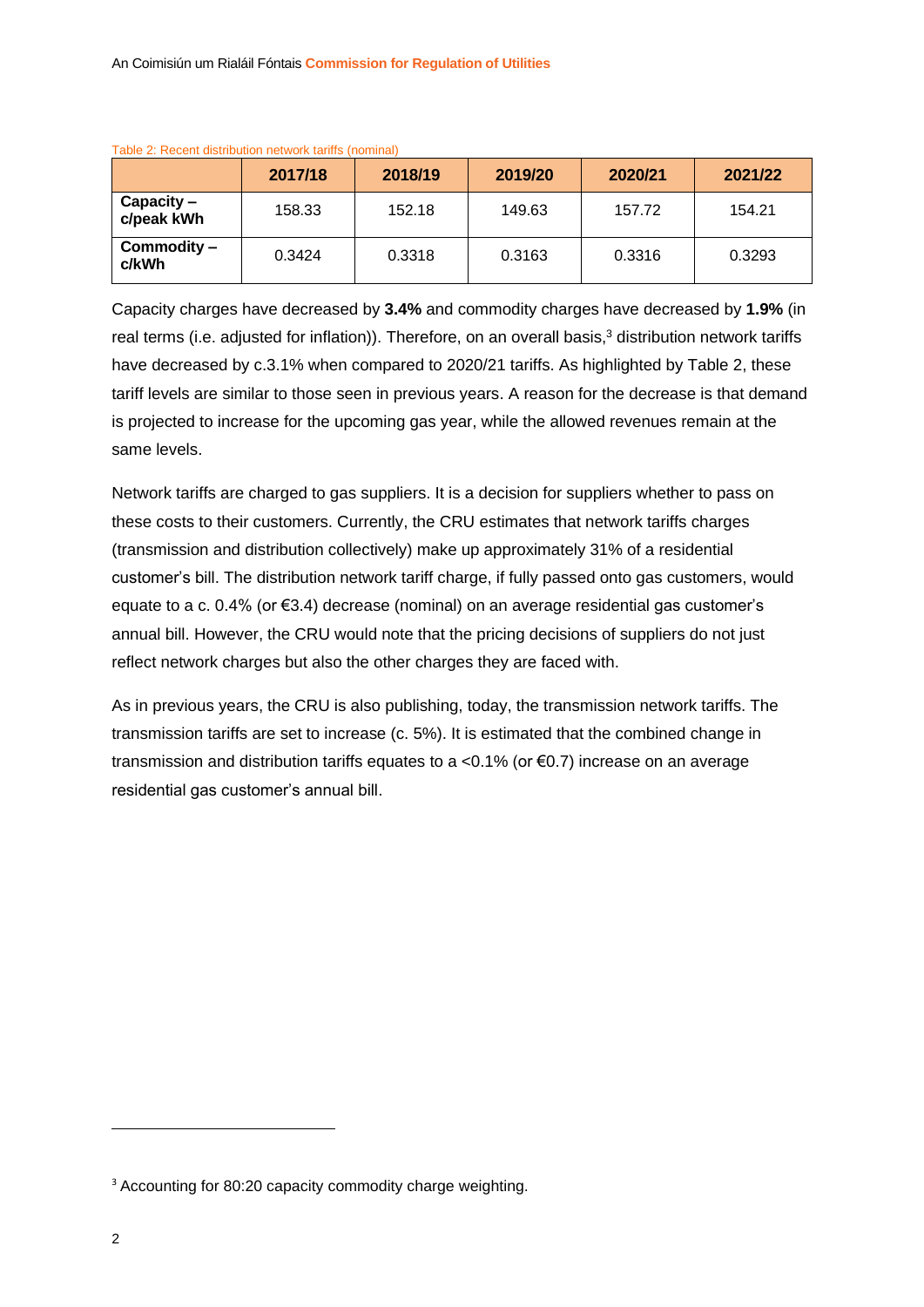# <span id="page-3-0"></span>**Customer Impact Statement**

The CRU is legally responsible for regulating network charges in the natural gas market. The CRU may set the basis for charges for using the distribution system. Our mission is to protect the public interest in water, energy and energy safety.

The tariffs set out in this paper are charged to gas suppliers for use of Gas Network Ireland's distribution network – this network consists of smaller pipes that includes those running to customers' homes. The CRU conducts an annual review of distribution tariffs to ensure that only necessary costs are included in the calculation of these tariffs. This work has now completed and the distribution tariffs to apply from 01 October 2021 to 30 September 2022 are published in this paper.

Distribution network tariffs for 2021/22 are set to decrease by c. 3.1% when compared to the current gas tariffs for 2020/21. A reason for the decrease in tariffs is that gas demand is projected to increase for the upcoming gas year. As detailed in a separate publication alongside this paper, transmission tariffs are set to increase by c. 5%.

Network tariffs are charged to gas suppliers and it is a decision for suppliers whether to pass on these costs to their customers.

Currently, the CRU estimates that network tariffs (transmission and distribution collectively) make up approximately 31% of a residential customer's bill. The combined transmission and distribution tariffs, if fully passed onto gas customers, would equate to a **<0.1% (or €0.7)** increase on an average residential gas customer's annual bill. However, the CRU would note that the pricing decisions of suppliers do not just reflect network charges but also the other charges they are faced with.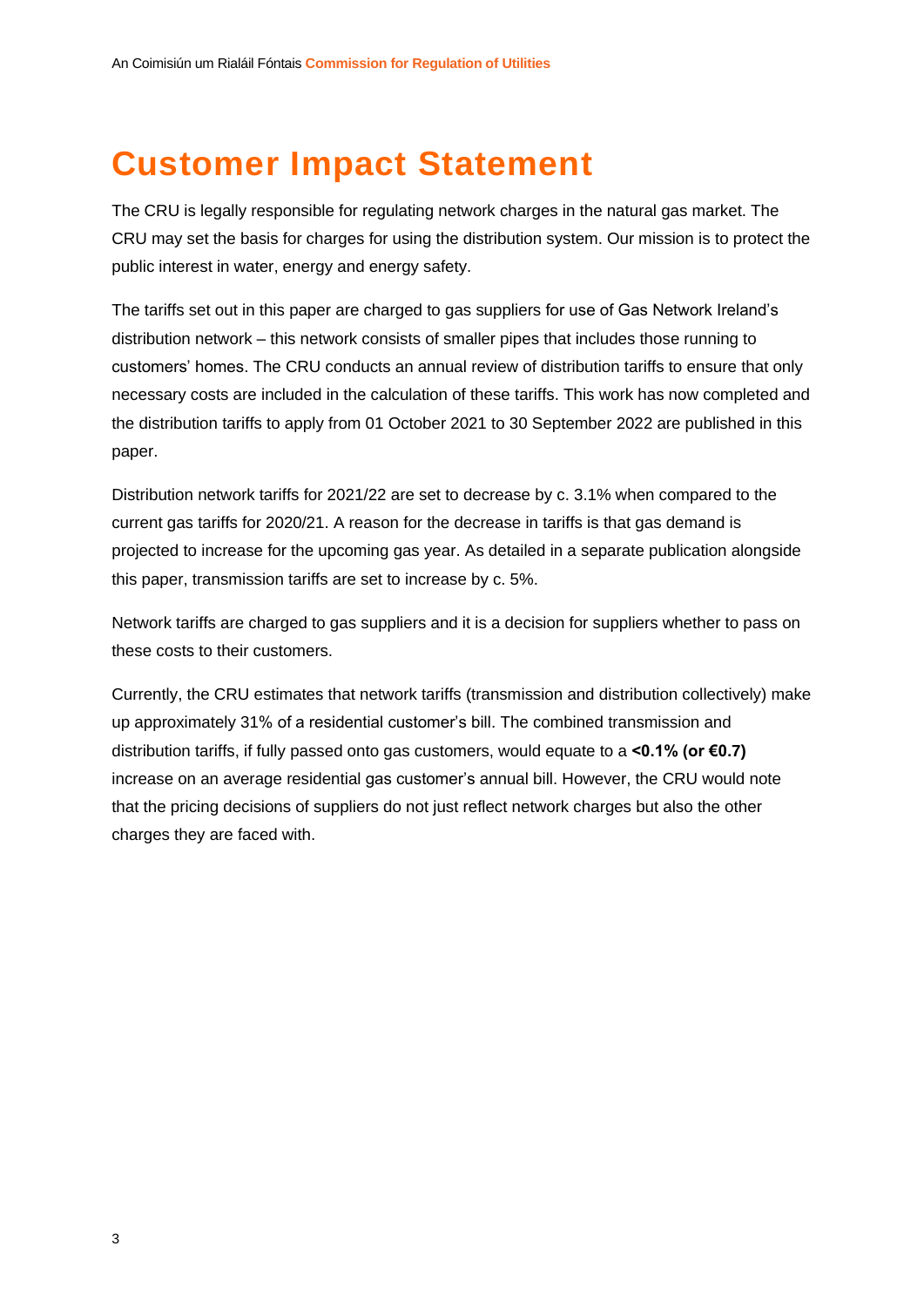# <span id="page-4-0"></span>**Table of Contents**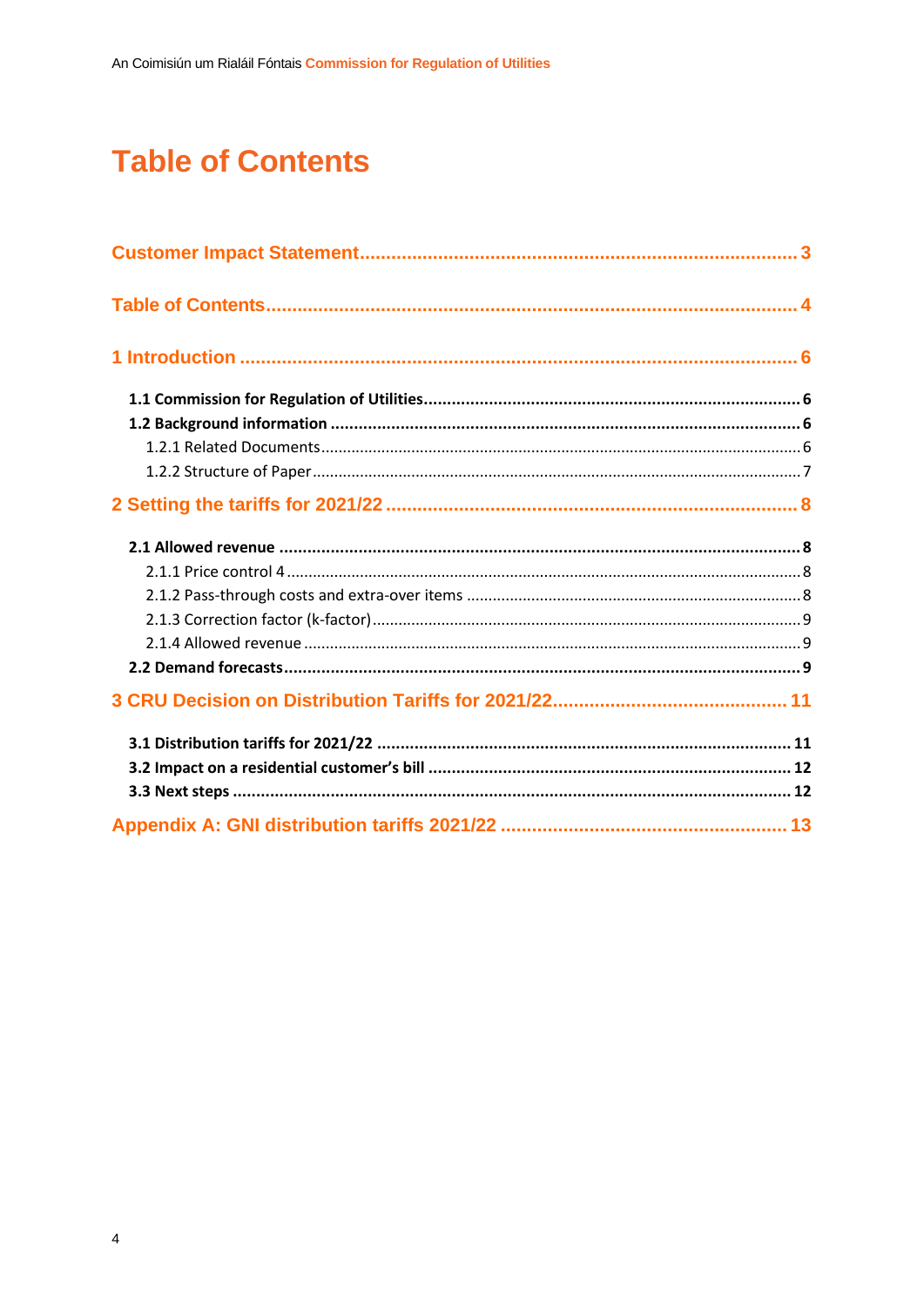# **Glossary of Terms and Abbreviations**

| <b>Abbreviation or Term</b>               | <b>Definition or Meaning</b>                                                                                                                                                                                                                                         |
|-------------------------------------------|----------------------------------------------------------------------------------------------------------------------------------------------------------------------------------------------------------------------------------------------------------------------|
| <b>Allowed Revenues</b>                   | The sum of revenues that the TSO is entitled<br>to obtain in a given period, as approved by<br>the CRU.                                                                                                                                                              |
| <b>CRU</b>                                | <b>Commission for Regulation of Utilities</b>                                                                                                                                                                                                                        |
| <b>Correction Factor (K-Factor)</b>       | An adjustment of revenue applied to rectify<br>over or under recoveries.                                                                                                                                                                                             |
| <b>Distribution Supply Point Capacity</b> | Capacity in kilowatt-hours (kWh) at a Supply<br>Point that is deemed to be reserved for the<br>peak day. A "1-in-50" peak day is used,<br>which is based on weather conditions so<br>severe that statistically they are only likely to<br>occur once every 50 years. |
| <b>Extra-over items</b>                   | Work items not included in the Price Control                                                                                                                                                                                                                         |
| <b>GNI</b>                                | <b>Gas Networks Ireland</b>                                                                                                                                                                                                                                          |
| Pass-through items                        | Work items that were included in the Price<br>Control but the costs of which were not<br>certain at the time of the Price Control.                                                                                                                                   |
| <b>Price Control</b>                      | A 5 - yearly review of GNI's allowed<br>revenues.                                                                                                                                                                                                                    |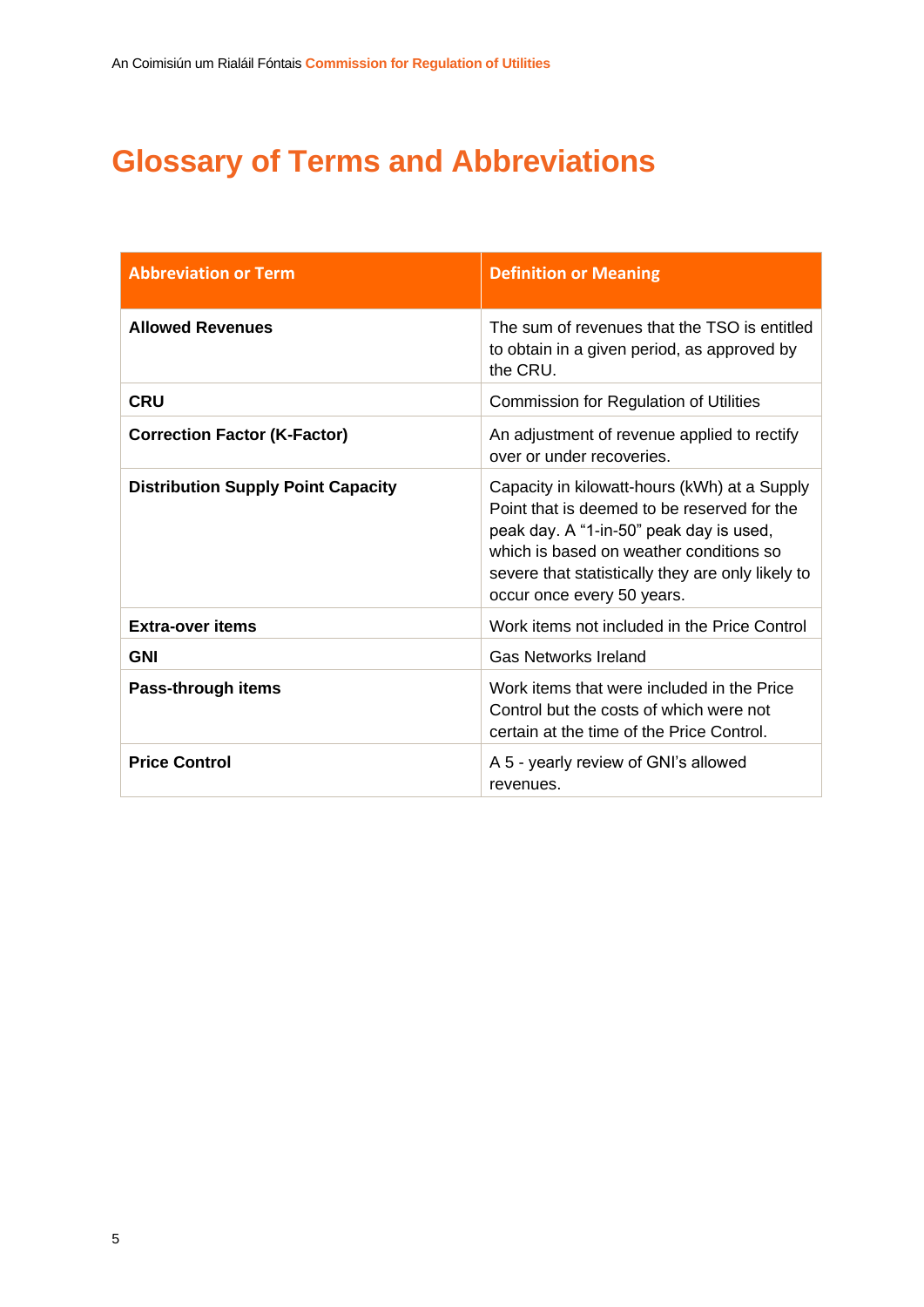# <span id="page-6-0"></span>**1 Introduction**

### <span id="page-6-1"></span>1.1 Commission for Regulation of Utilities

The Commission for Regulation of Utilities (CRU) is Ireland's independent energy and water regulator. The CRU was established in 1999 and now has a wide range of economic, customer protection and safety responsibilities in energy and water. The CRU's mission is to protect the public interest in Water, Energy and Energy Safety.

Further information on the CRU's role and relevant legislation can be found on the CRU's website at [www.cru.ie.](http://www.cru.ie/)

### <span id="page-6-2"></span>1.2 Background information

Under the Gas (Interim) (Regulation) Act, 2002, the CRU is responsible for regulating charges in the natural gas market. Under Section 14 of that Act, the CRU may set the basis for charges for transporting gas through the distribution system.

This paper outlines the CRU's decision in relation to Gas Networks Ireland's (GNI) allowed revenues and distribution tariffs that will apply from 01 October 2021 to 30 September 2022.

The calculation of distribution tariffs is based on the Price Control (PC4) (CER/17/259), which established revenues for distribution over the five year period from October 2017 to September 2022. The transmission tariffs are published separately alongside this document.

#### <span id="page-6-3"></span>**1.2.1 Related Documents**

Documents related to this publication are as follows:

- CRU Distribution Revenue Model 2021/22 (CRU/21/059a)
- Gas Networks Ireland Transmission Tariffs 2021/22 (CRU/21/058)
- Decision on October 2017 to September 2022 distribution revenue for GNI (CER/17/259).

Information on the CRU's role and relevant legislation can be found on the CRU's website at **[www.CRU.ie](http://www.cru.ie/)**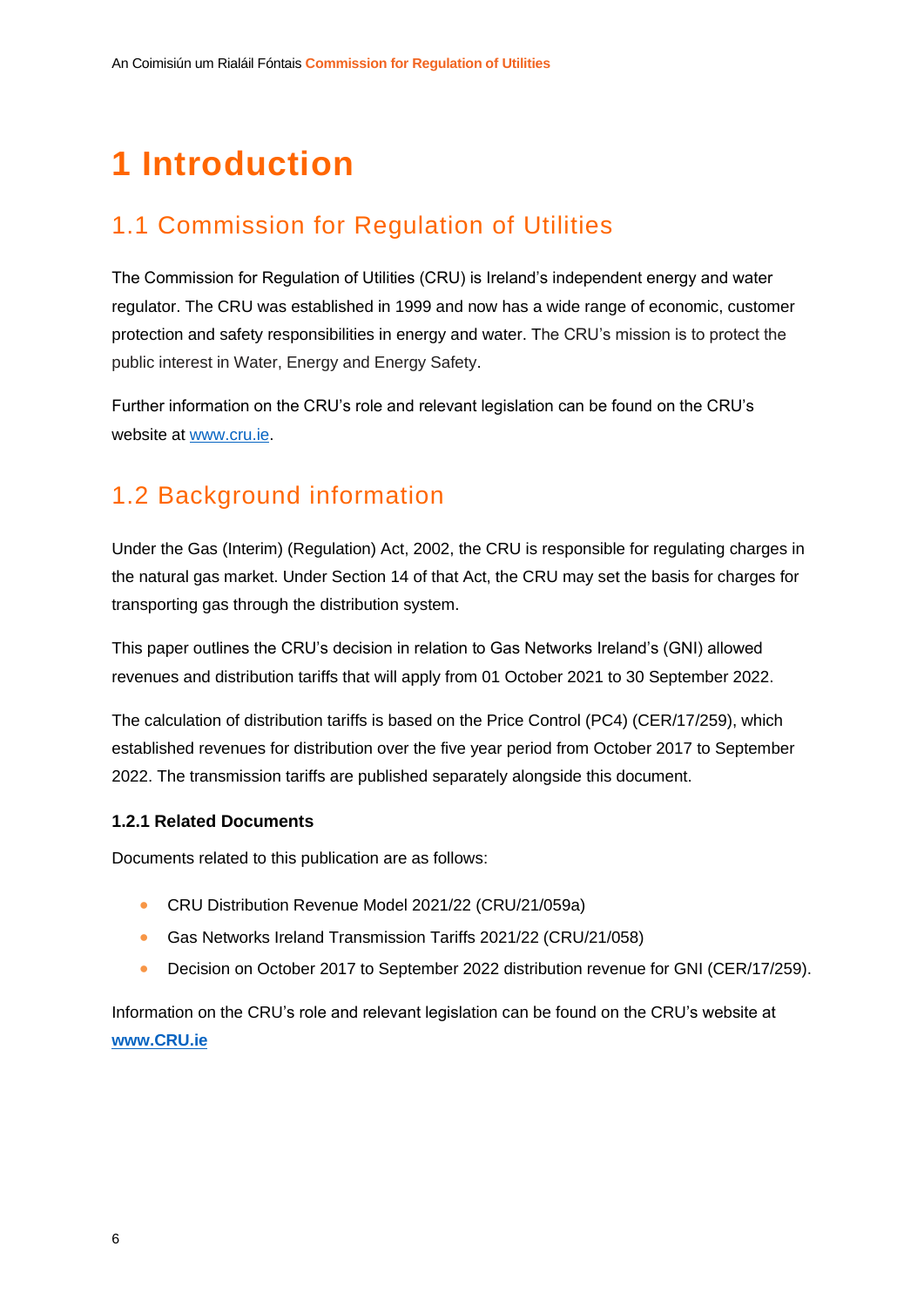#### <span id="page-7-0"></span>**1.2.2 Structure of Paper**

The structure of this paper is as follows:

- Section 1 provides an introduction and background.
- Section 2 provides a brief explanation of the CRU's tariff setting process.
- Section 3 sets out the tariffs for gas year 2021/22.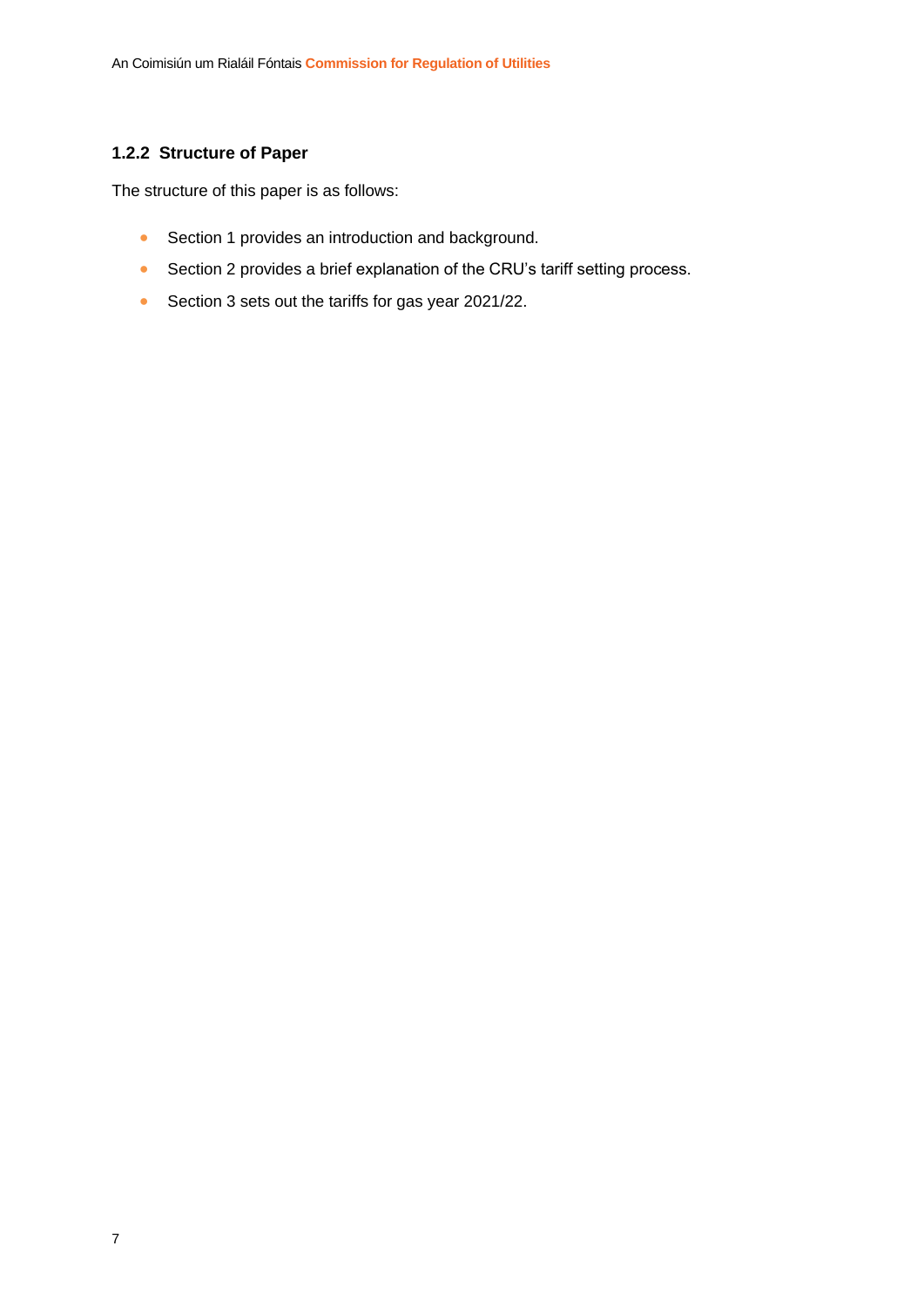# <span id="page-8-0"></span>**2 Setting the tariffs for 2021/22**

In this section the CRU sets out the allowed revenues for gas year 2021/22 and provides a brief overview of GNI's demand forecasts for the coming gas year. The allowed revenue is combined with the demand forecasts to calculate the network tariffs.

### <span id="page-8-1"></span>2.1 Allowed revenue

#### <span id="page-8-2"></span>**2.1.1 Price control 4**

In August 2017, the CRU published its Decision Paper (CER/17/259) on the allowed revenues that GNI's distribution business may recover over the five year period from 01 October 2017 to 30 September 2022 (PC4). That decision paper (CER/17/259) set out the initial allowed revenues for each year of the price control period. The allowed revenues are set to ensure that GNI can operate, maintain and invest in the network effectively. GNI as the distribution network operator, then recovers this these revenues on an annual basis through network tariffs, which are set by the CRU. As part of the annual tariff setting process, the CRU analyses any additional revenue requests from GNI (pass-through costs and extra-over items), over/under recoveries in the previous years and updated demand projections. These items are now discussed.

#### <span id="page-8-3"></span>**2.1.2 Pass-through costs and extra-over items**

As part of the annual tariff setting process, GNI submits requests for items that are either considered pass-through costs or extra-over items. Pass-throughs are cost items that GNI has no control over or limited control over. As a result, GNI's ability to forecast these costs accurately at the time of the Price Control is limited. Extra-over items are generally new capex or opex workitems that could not have been reasonably foreseen at the time the Price Control was set.

The CRU has decided to allow GNI an additional €3.75m in pass-through costs for 2021/22 tariffs. This includes additional allowances for the 'typical' pass-through cost items, in this case, €1.5m for rates, €465k for shrinkage, €525k for safety initiatives and safety advertising and €110k for the CRU levy. In addition, the CRU has provided allowances for extra-over items, which include €1.01m for use of the South-North Pipeline<sup>4</sup> and €132k for the Pay as You Go

<sup>4</sup> The South-North Pipeline (SNP) forms part of the Northern Irish gas transmission system and is paid for by the Northern Irish customer. A connection to the SNP has been established to facilitate gas flows from the Irish network via the SNP to serve Irish gas customers in Dundalk (Haynestown offtake). This is an arrangement between GNI, who are the Irish gas network operator, and GNI(UK), who are the Northern Irish operator of the SNP. This connection allows for increased demand on the Irish gas network, which will benefit all Irish gas customers. This arrangements also benefits Northern Irish gas customers by reducing costs.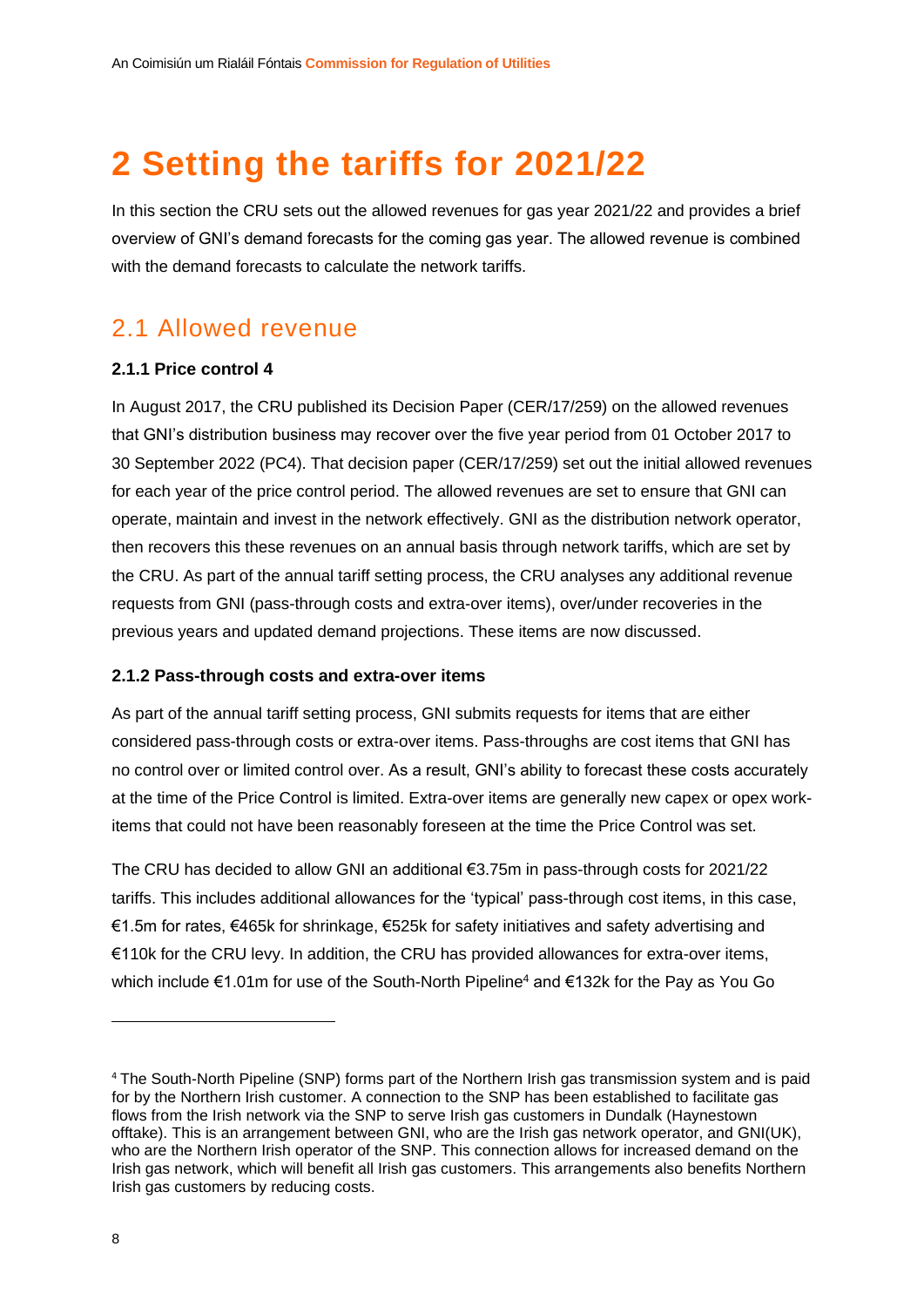(PAYG) enhancement project<sup>5</sup>. The CRU has decided to treat the expenditure associated with these extra-over items as pass-through costs so that any costs not spent can be recovered as part of the Price Control 5 look-back (i.e. review of PC4 spend). For this reason, they are included in the  $€3.75m$  pass-through cost allowance.<sup>6</sup>

#### <span id="page-9-0"></span>**2.1.3 Correction factor (k-factor)**

A correction factor (or k-factor) is a revenue adjustment applied to rectify over or under recoveries of revenue by GNI in previous gas years. It is based on the difference between the actual inflation, interest rates, revenues collected, and pass-through costs incurred by GNI; versus the ex-ante projections for such items. The k-factor closes out the year Kt-1, i.e. when setting the tariffs for the year 2021/22, the CRU closed out the year 2019/20.

The total distribution correction factor for 2021/22 tariffs is a  $\epsilon$ 4.68m give-back to customers. This mainly occurred due to the actual inflation and actual pass-through costs for 2019/20, being lower than the forecasts. When interest is applied the resulting figure is a total giveback of €4.84m.

#### <span id="page-9-1"></span>**2.1.4 Allowed revenue**

The CRU has updated the initial allowed revenue set out in its PC4 decision to reflect the additional expenditure set out in section [2.1.2](#page-8-3) and for the k-factor set out in section [2.1.3.](#page-9-0) This results in an allowed revenue of €204.90 for gas year 2021/22, which is a nominal increase of 1.2% (€2.44m) on the 2020/21 allowance. However, in real terms the allowed revenue has remained stable and therefore does not contribute to any change in tariff levels.

### <span id="page-9-2"></span>2.2 Demand forecasts

In addition to information relating to expenditure, demand forecasts are also estimated through the Price Control process for each of the five years of the Price Control period. As part of the annual tariff setting process GNI submits updated demand figures which take into consideration the latest forecasts. These are reviewed and are used in setting the distribution tariffs.

In order to establish demand forecasts for 2021/22, GNI has analysed recent trends and then applied these learnings to the elements it typically draws from to forecast gas demand for the

<sup>5</sup> This projects involves GNI enhancing its PAYG IT solution with a view to ensuring that it may be developed over the longer-term to facilitate new entrants in the gas retail market.

<sup>6</sup> Some allowances provided for in PC4, e.g. distribution shrinkage, have been reduced as part of the pass-through cost updates resulting in an overall net figure of €1.34m.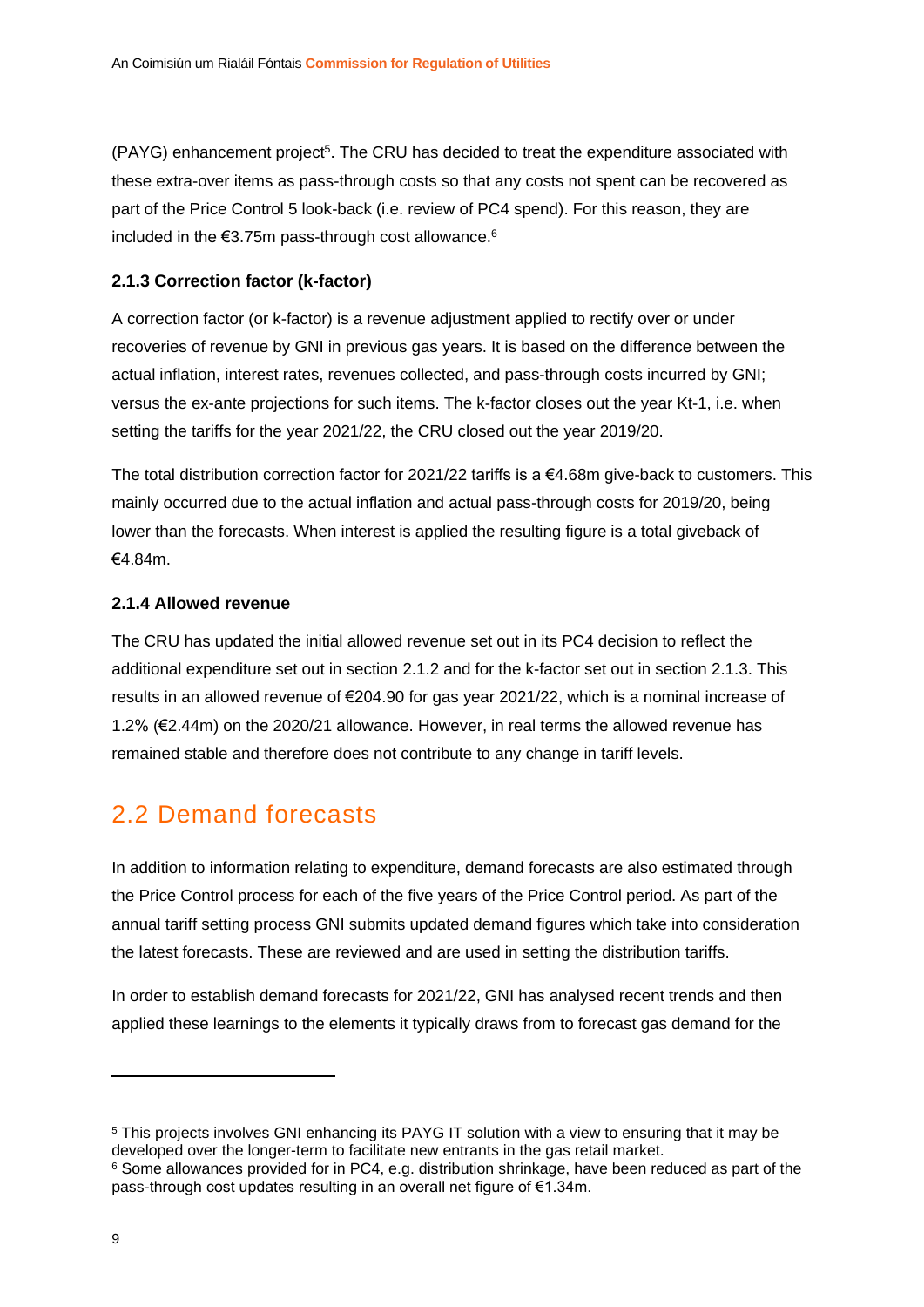coming gas year. When Covid-19 restrictions were put in place, there was a significant fall in gas demand in certain sectors, particularly in the non-daily metered (NDM) industrial & commercial sector. However, since then demand has begun to recover and is broadly in line with expectations with seasonal demand.

[Table 3](#page-10-0) below presents GNI's distribution network demand forecasts (commodity and capacity) for gas year 2021/22. For context these forecasts are presented alongside GNI's actual demands for 2019/20, the 2020/21 forecast for tariff setting and GNI's most up to date forecast for 2020/21. Highlighting the forecast demands for the upcoming gas year, against the demands forecast when setting the tariffs last year is particularly useful, as higher/lower demand relative to last year will lead to upward/downward pressure for the upcoming gas year.

As highlighted by [Table 3](#page-10-0) and the 2020/21 updated forecast, gas demand has remained relatively stable during 2020/21 despite the impacts of the pandemic. Although certain parts of the industrial/commercial (I/C) sector (e.g. hotels) have had decreases in gas demand in 2020/21, other areas (e.g. technology and pharmaceuticals) have had increases in demand. In addition, the demand of residential customers has increased, potentially reflecting increased demand for home heating as a result of more people working from home during the pandemic.

| Demand    | 19/20<br>actual<br>demand | 20/21<br>tariff<br>forecast | 20/21<br>updated<br>forecast | 21/22<br>demand<br>forecast | Variation<br>vs 19/20 | <b>Variation</b><br>vs 20/21<br>tariff | Variation<br>vs 20/21<br>update |
|-----------|---------------------------|-----------------------------|------------------------------|-----------------------------|-----------------------|----------------------------------------|---------------------------------|
| Commodity | 16.961                    | 16.441                      | 16.915                       | 17.575                      | 4%                    | 7%                                     | 4%                              |
| Capacity  | 119.576                   | 116.563                     | 117.841                      | 120.303                     | 1%                    | 3%                                     | 2%                              |

<span id="page-10-0"></span>Table 3: Distribution demand forecast summary

For the forthcoming gas year 2021/22, total distribution commodity forecasts are 4% higher than the actual (outturn) commodity demand for 2019/20 and 7% higher than the 2020/21 commodity forecast for tariff setting. This is mostly driven by increases in the industrial/commercial (I/C) sector, both due to GDP growth and a recovery in demand as pandemic related restrictions ease.

In terms of capacity GNI's forecast total supply point capacity (SPC) for 2021/22 is 1% higher than the outturn capacity for 2019/20 and 3% higher than the 2020/21 capacity forecast for tariff setting. This is mainly driven by a higher 1 in 50 forecast for 2021/22. The projected increase in commodity demand (particularly Daily Metered (DM) I/C sector) is also driving this increase.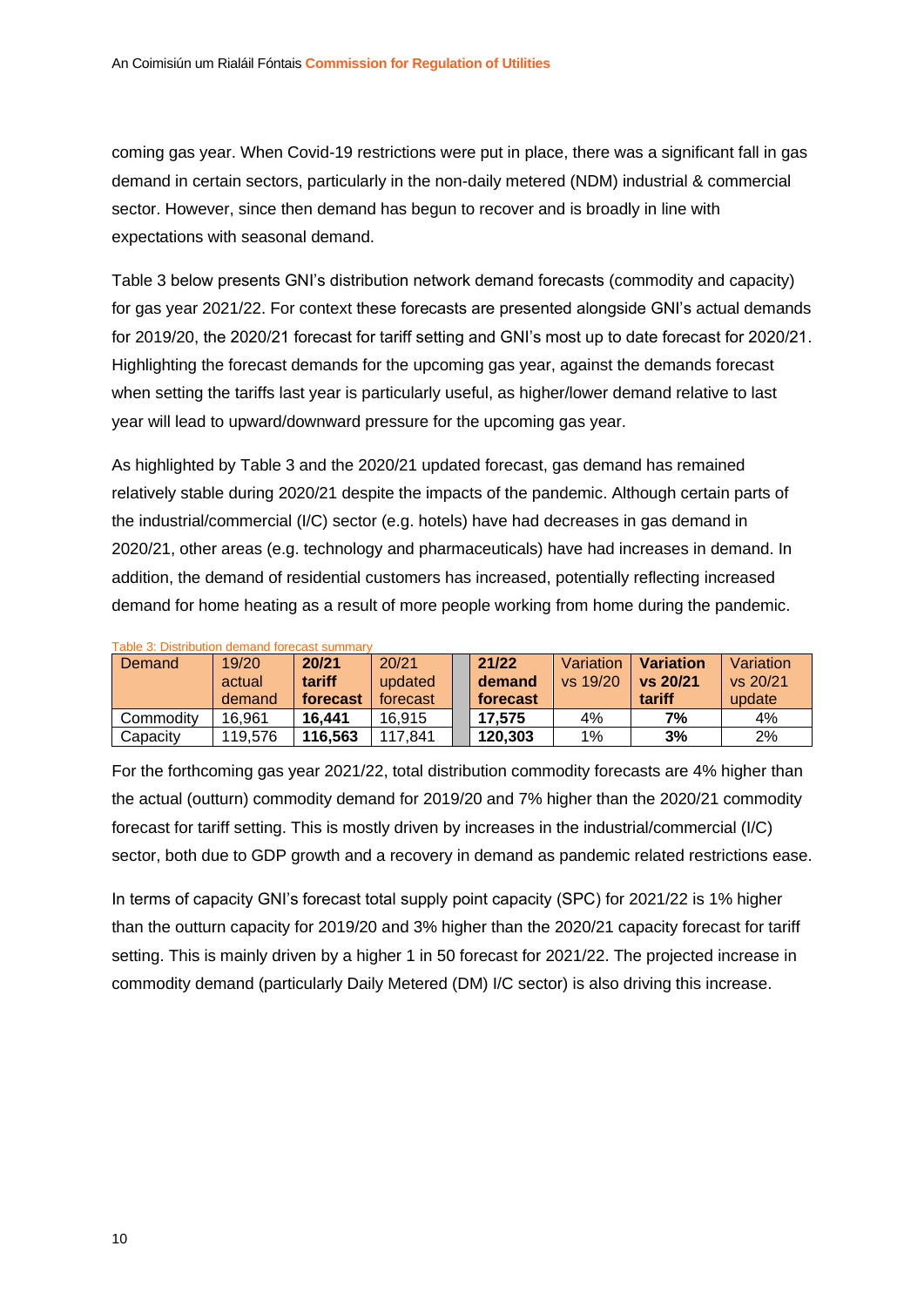# <span id="page-11-0"></span>**3 CRU Decision on Distribution Tariffs for 2021/22**

### <span id="page-11-1"></span>3.1 Distribution tariffs for 2021/22

GNI has calculated distribution network tariffs for the period 01 October 2021 to 30 September 2022 based on the allowed revenues and demands set out in the previous section. The distribution tariff uses a tiered structure whereby charges depend on the customer's annual quantities. There are four tiers. The tariffs presented in [Table 4](#page-11-2) are for the smallest tier ( $\leq 73$ ) MWh), within which a typical residential customer would be placed. See Appendix A for the tariffs for each of the four tiers.

The CRU's decision is that GNI implements the tariffs set out in [Table 4](#page-11-2) & Appendix A for gas year 2021/22. Capacity charges have decreased by **3.4%** and commodity charges have decreased by **1.9%** (in real terms (i.e. adjusted for inflation)). Therefore, on an overall basis,<sup>7</sup> distribution network tariffs have decreased by c.3.1% when compared to 2020/21 tariffs. A reason for the decrease is that demand is projected to increase for the upcoming gas year, while the allowed revenues remain at the same levels.

|                            |                                 | 2020/21 tariff                      | 2021/22 Tariff            | Change                    |                        |  |
|----------------------------|---------------------------------|-------------------------------------|---------------------------|---------------------------|------------------------|--|
|                            | $20/21$ tariff<br>(nominal) $8$ | 20/21 tariff<br>(real) <sup>9</sup> | 21/22 charge<br>(nominal) | 20/21 tariff<br>(nominal) | 20/21 tariff<br>(real) |  |
| $Capacity -$<br>c/peak kWh | 157.72                          | 159.60                              | 154.21                    | $-2.23%$                  | $-3.38\%$              |  |
| Commodity -<br>c/kWh       | 0.3316                          | 0.3356                              | 0.3293                    | $-0.69%$                  | $-1.86\%$              |  |

<span id="page-11-2"></span>Table 4: Distribution tariffs 2021/22

For comparison, [Table 5](#page-12-2) provides the 2021/22 in the context of recent tariff levels. Distribution tariffs have remained relatively stable, as GNI's demand forecasts have generally been in line with expectations.

<sup>7</sup> Accounting for 80:20 capacity commodity charge weighting.

<sup>8</sup> Not adjusted for inflation.

<sup>&</sup>lt;sup>9</sup> Adjusted for inflation. Forecast HICP inflation of 1.2% for 21/22.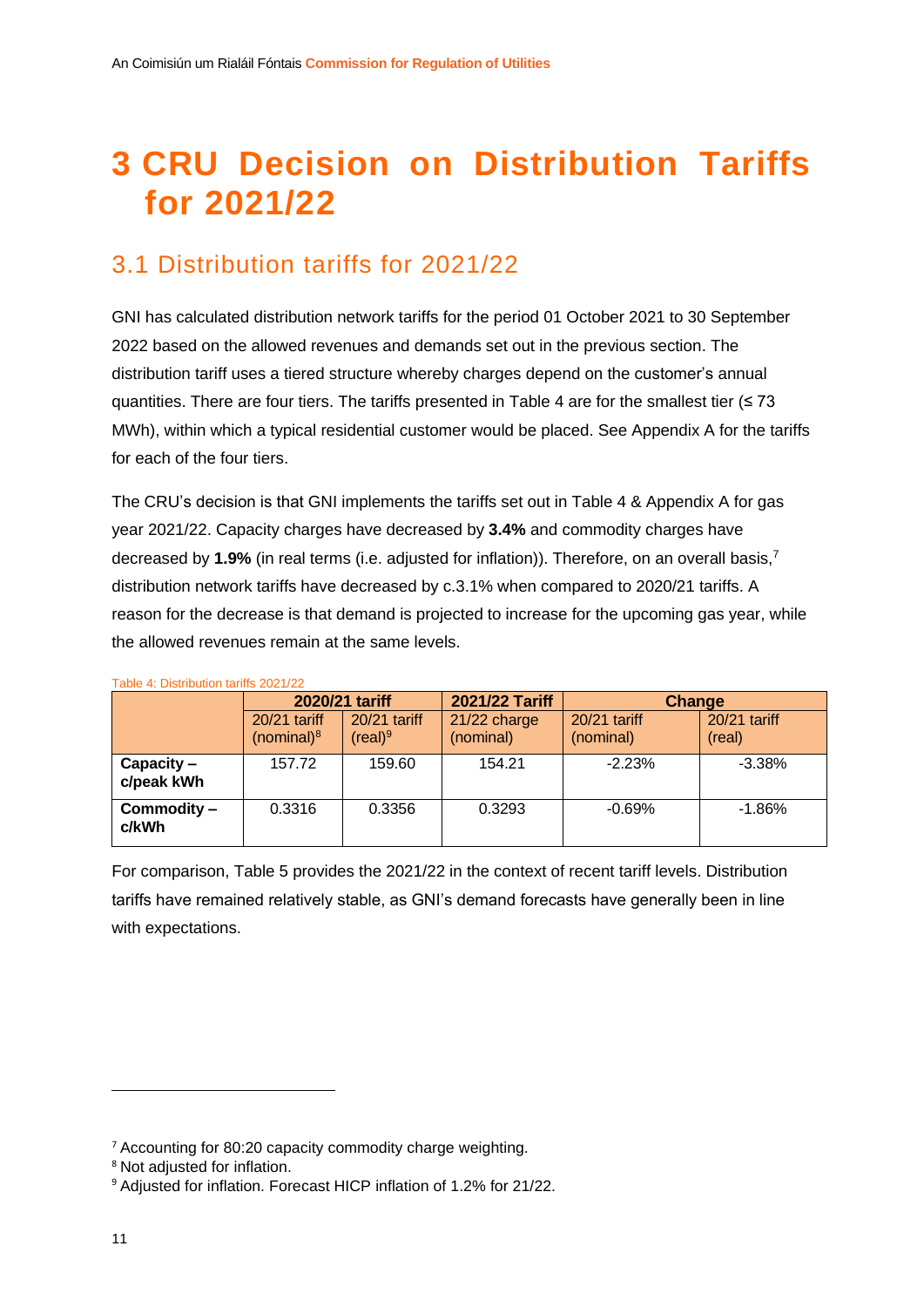| ו מטוס ט. תפטפות טוסנווטטווטו וופנשטות נמווווס נווטוווווומו |         |         |         |         |         |  |  |  |
|-------------------------------------------------------------|---------|---------|---------|---------|---------|--|--|--|
|                                                             | 2017/18 | 2018/19 | 2019/20 | 2020/21 | 2021/22 |  |  |  |
| $Capacity -$<br>c/peak kWh                                  | 158.33  | 152.18  | 149.63  | 157.72  | 154.21  |  |  |  |
| Commodity –<br>c/kWh                                        | 0.3424  | 0.3318  | 0.3163  | 0.3316  | 0.3293  |  |  |  |

<span id="page-12-2"></span>Table 5: Recent distribution network tariffs (nominal)

### <span id="page-12-0"></span>3.2 Impact on a residential customer's bill

Network tariffs are charged to gas suppliers. It is a decision for suppliers whether to pass on these costs to their customers. Currently, the CRU estimates that network tariffs charges (transmission and distribution) make up approximately 31% of a residential customer's bill. The distribution network tariff charge, if fully passed onto gas customers, would equate to a c. 0.4% (or €3.4) decrease (nominal) on an average residential gas customer's annual bill. However, the CRU would note that the pricing decisions of suppliers do not just reflect network charges but also the other charges they are faced with.

As in previous years, the CRU is also publishing, today, the transmission network tariffs. The transmission tariffs are set to increase (by c. 5%). It is estimated that the combined change in transmission and distribution tariffs equates to a <0.1% (or €0.7) increase on an average residential gas customer's annual bill.

### <span id="page-12-1"></span>3.3 Next steps

These tariffs will take effect from 01 October 2021.